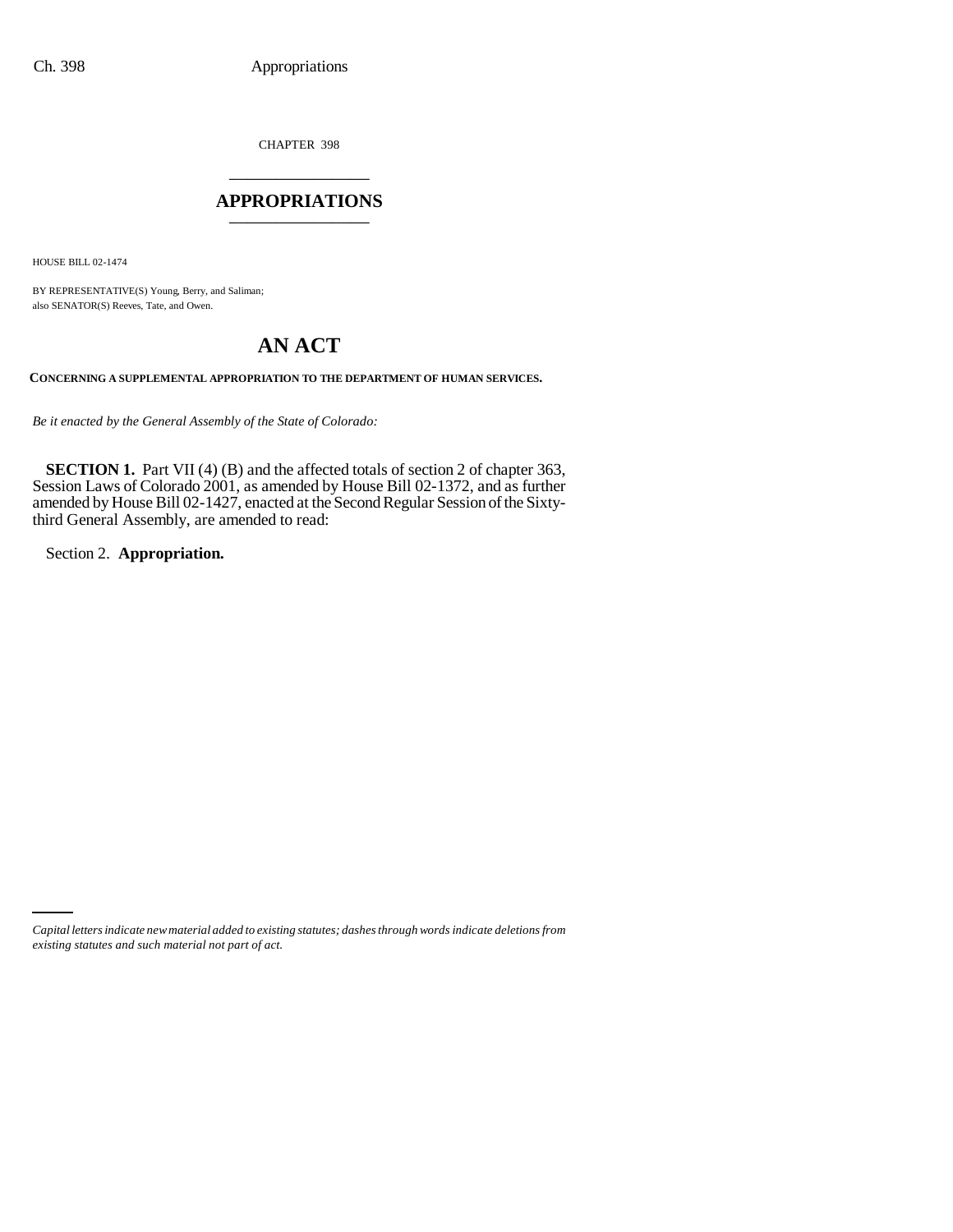## Ch. 398 Appropriations

|                           |              | APPROPRIATION FROM            |                               |                      |                      |                                |
|---------------------------|--------------|-------------------------------|-------------------------------|----------------------|----------------------|--------------------------------|
| ITEM &<br><b>SUBTOTAL</b> | <b>TOTAL</b> | <b>GENERAL</b><br><b>FUND</b> | <b>GENERAL</b><br><b>FUND</b> | CASH<br><b>FUNDS</b> | CASH<br><b>FUNDS</b> | <b>FEDERAL</b><br><b>FUNDS</b> |
|                           |              |                               | <b>EXEMPT</b>                 |                      | <b>EXEMPT</b>        |                                |
|                           |              |                               |                               |                      |                      |                                |

**PART VII**

**DEPARTMENT OF HUMAN SERVICES**

### **(4) OFFICE OF ADULT HEALTH AND REHABILITATION**

| (B) Mental Health Community Programs <sup>8, 58, 85</sup> |             |                          |                           |                     |
|-----------------------------------------------------------|-------------|--------------------------|---------------------------|---------------------|
| Mental Health Capitation                                  |             |                          |                           |                     |
| and Fee for Service                                       |             |                          |                           |                     |
| Payments <sup>53, 61, 62, 63, 64</sup>                    | 147,230,977 |                          | $147,230,977(T)^4$        |                     |
|                                                           | 147,629,495 |                          | $147,629,495(T)^{a}$      |                     |
| Medicaid Anti-Psychotic                                   |             |                          |                           |                     |
| Pharmaceuticals <sup>65</sup>                             | 19,641,077  |                          | $19,641,077(T)^a$         |                     |
| Services for Target Clients                               | 25,869,723  | 18,777,197               | $2,191,430^b$             | $4,901,096^{\circ}$ |
| Services for Non-Target                                   |             |                          |                           |                     |
| Clients                                                   | 696,794     | 696,794                  |                           |                     |
| Goebel Lawsuit Settlement <sup>86</sup>                   | 17,616,278  | $9,218,340$ <sup>f</sup> | $8,397,938(T)^d$          |                     |
|                                                           |             | 8,819,822f               | 8,796,456(T) <sup>d</sup> |                     |
|                                                           | $(2.0$ FTE) |                          |                           |                     |
| <b>Assertive Community</b>                                |             |                          |                           |                     |
| <b>Treatment Programs</b>                                 | 1,213,600   | 606,800                  | $606,800(L)^e$            |                     |
|                                                           | 212,268,449 |                          |                           |                     |
|                                                           | 212,666,967 |                          |                           |                     |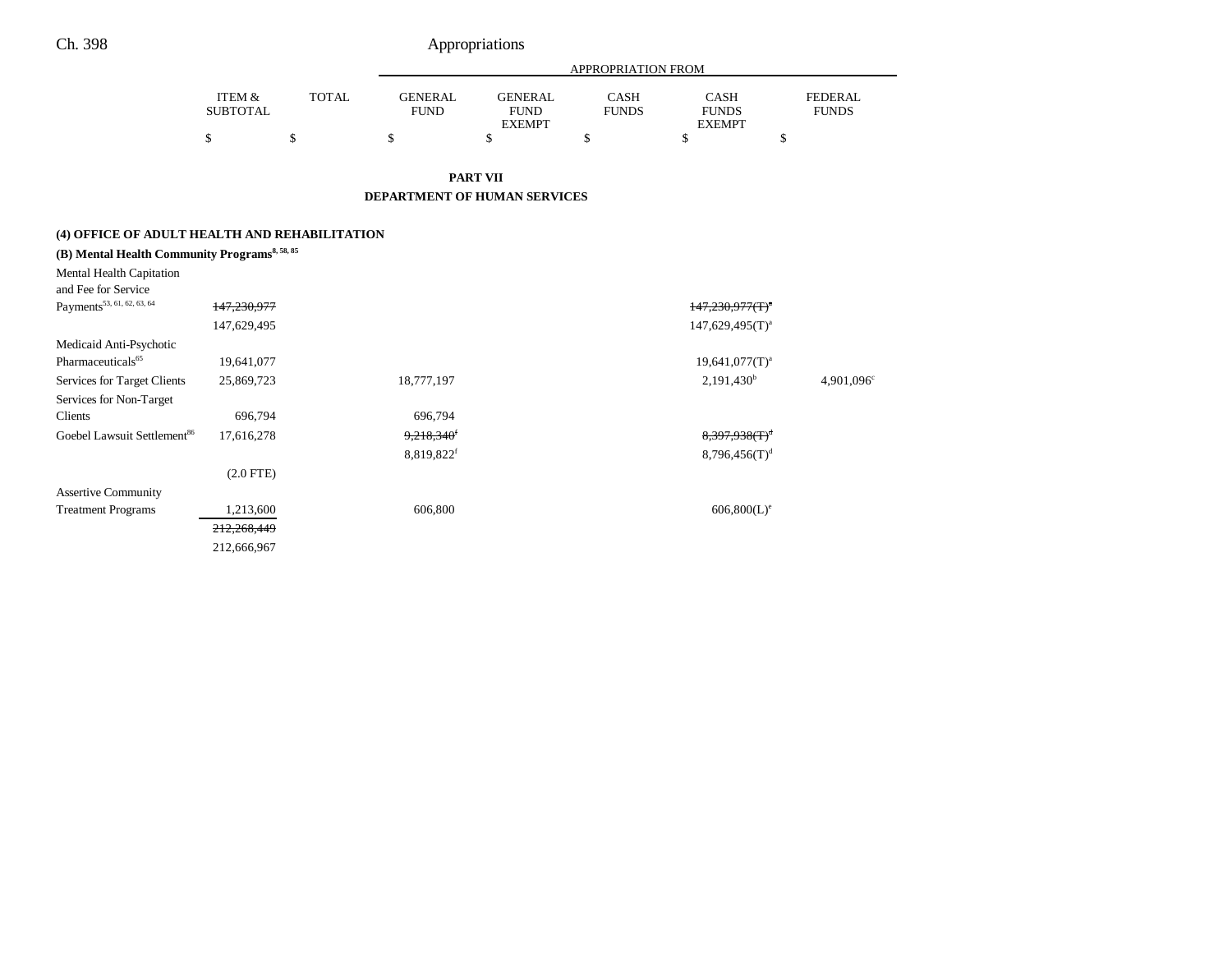<sup>a</sup> These amounts shall be from Medicaid funds appropriated to the Department of Health Care Policy and Financing.

<sup>b</sup> Of this amount, \$1,655,099(T) shall be from the Division of Vocational Rehabilitation and \$536,331(L) shall be from local matching funds to provide a 33 percent match for General Fund appropriations for purchase of pharmaceuticals.

c Of this amount, it is estimated that \$4,487,620 shall be from the Mental Health Services Block Grant and \$413,476 shall be from the Homeless Prevention Block Grant.

<sup>d</sup> Of this amount, \$160,306 shall be from the Division of Vocational Rehabilitation and  $\frac{68,237,632}{8,636,150}$  is shown for informational purposes only and reflects the portion of the Mental Health Capitation line item estimated to be used for services to the Goebel plaintiff class.

e This amount shall be from local matching funds.

f Of this amount, \$1,605,446 is appropriated pursuant to a final state court order. This amount is exempt from the statutory limit on state General Fund appropriations pursuant to Section 24-75-201.1 (1)(a)(III)(B), C.R.S.

|                                                  | <del>531,876,136</del>     |                             |              |                            |               |
|--------------------------------------------------|----------------------------|-----------------------------|--------------|----------------------------|---------------|
|                                                  | 532,274,654                |                             |              |                            |               |
| TOTALS PART VII.                                 |                            |                             |              |                            |               |
| (HUMAN SERVICES) <sup>4, 5, 124, 125, 125a</sup> | <del>\$1,788,240,144</del> | $$500,465,383$ <sup>*</sup> | \$68,851,504 | <del>\$751,581,660</del>   | \$467,341,597 |
|                                                  | \$1,788,638,662            | \$500,066,865 <sup>a</sup>  |              | \$752,378,696 <sup>b</sup> |               |

<sup>a</sup> Of this amount, \$3,680,278 is exempt from the statutory limit on state General Fund appropriations. This amount includes \$2,074,832 that is exempt pursuant to Section 24-75-201.1 (1)(a)(III)(A), C.R.S., and \$1,605,446 that is exempt pursuant to Section 24-75-201.1 (1)(a)(III)(B), C.R.S.

 $b$  Of this amount,  $$577,191,409$  \$577,988,445 contains a (T) notation, and \$104,514,509 contains an (L) notation.

Ch. 398 Appropriations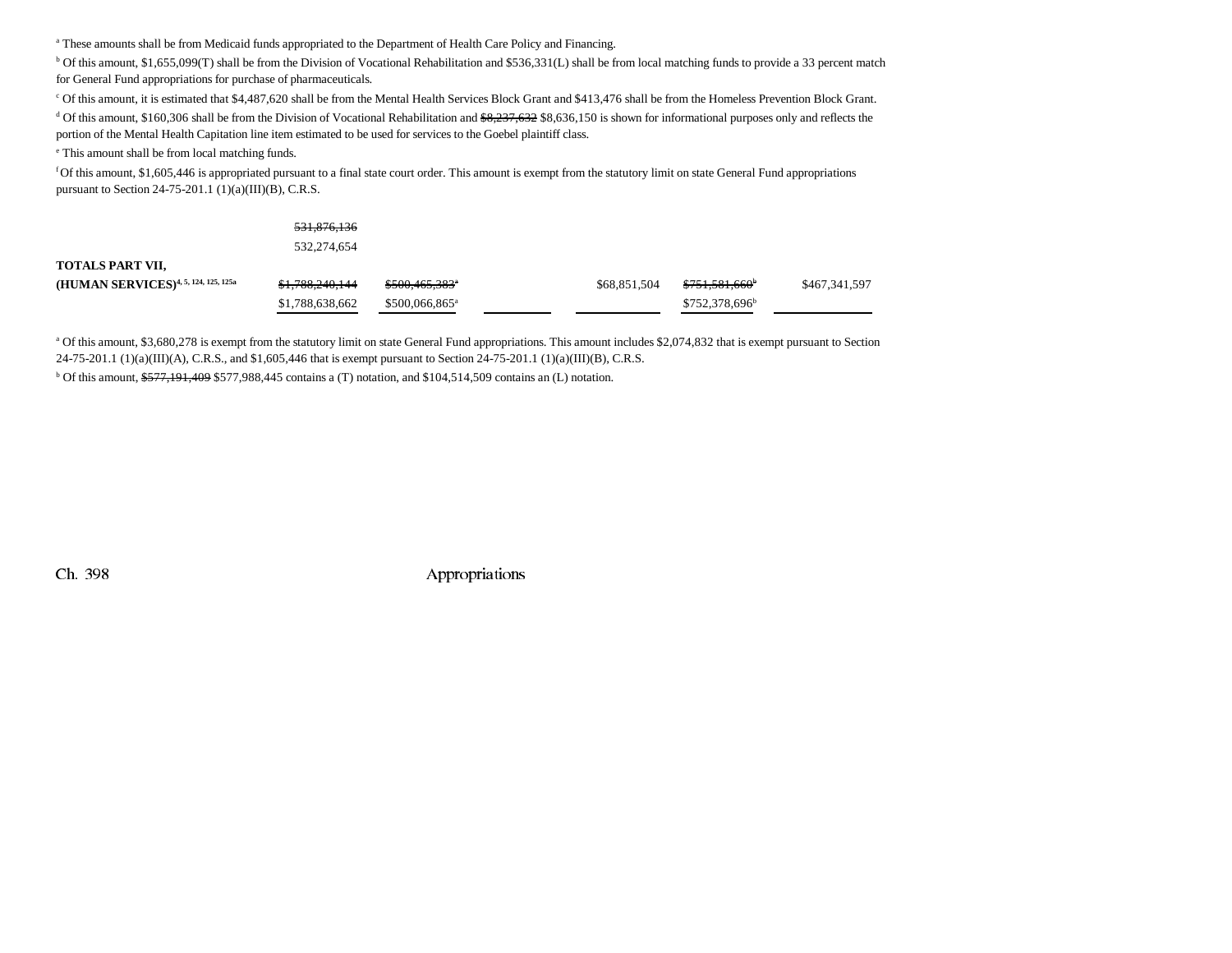Ch. 398 Appropriations

|                 |              | APPROPRIATION FROM |                |              |               |              |
|-----------------|--------------|--------------------|----------------|--------------|---------------|--------------|
|                 |              |                    |                |              |               |              |
| ITEM &          | <b>TOTAL</b> | <b>GENERAL</b>     | <b>GENERAL</b> | CASH         | <b>CASH</b>   | FEDERAL      |
| <b>SUBTOTAL</b> |              | <b>FUND</b>        | <b>FUND</b>    | <b>FUNDS</b> | <b>FUNDS</b>  | <b>FUNDS</b> |
|                 |              |                    | <b>EXEMPT</b>  |              | <b>EXEMPT</b> |              |
|                 |              |                    |                |              |               |              |

**SECTION 2.** Part VII (4) (B) of section 2 of House Bill 02-1420, enacted at the Second Regular Session of the Sixty-third General Assembly, is amended to read:

### Section 2. **Appropriation.**

### **PART VII DEPARTMENT OF HUMAN SERVICES**

#### **(4) OFFICE OF BEHAVIORAL HEALTH AND HOUSING**

| (B) Mental Health Community Programs <sup>59,84</sup> |             |                             |
|-------------------------------------------------------|-------------|-----------------------------|
| Mental Health Capitation <sup>54, 62</sup>            | 146.127.702 | $146,127,702(T)^4$          |
|                                                       | 150,495,193 | $150,495,193(T)^{a}$        |
| <b>Capitation Performance</b>                         |             |                             |
| Incentive Awards <sup>63</sup>                        | 2,580,000   | $2,580,000(T)^a$            |
| Medicaid Mental Health Fee                            |             |                             |
| for Service Payments                                  | 3,618,529   | $3,618,529(T)^a$            |
| Medicaid Mental Health                                |             |                             |
| Services for Breast and                               |             |                             |
| <b>Cervical Cancer Patients</b>                       | 71,175      | $71,175(T)^{a}$             |
| Medicaid Mental Health                                |             |                             |
| Child Placement Agency                                |             |                             |
| Program                                               | 7,152,728   | $7,152,728(T)$ <sup>b</sup> |
| Medicaid Anti-Psychotic                               |             |                             |
| Pharmaceuticals <sup>64</sup>                         | 24.589.830  | $24.589.830(T)^a$           |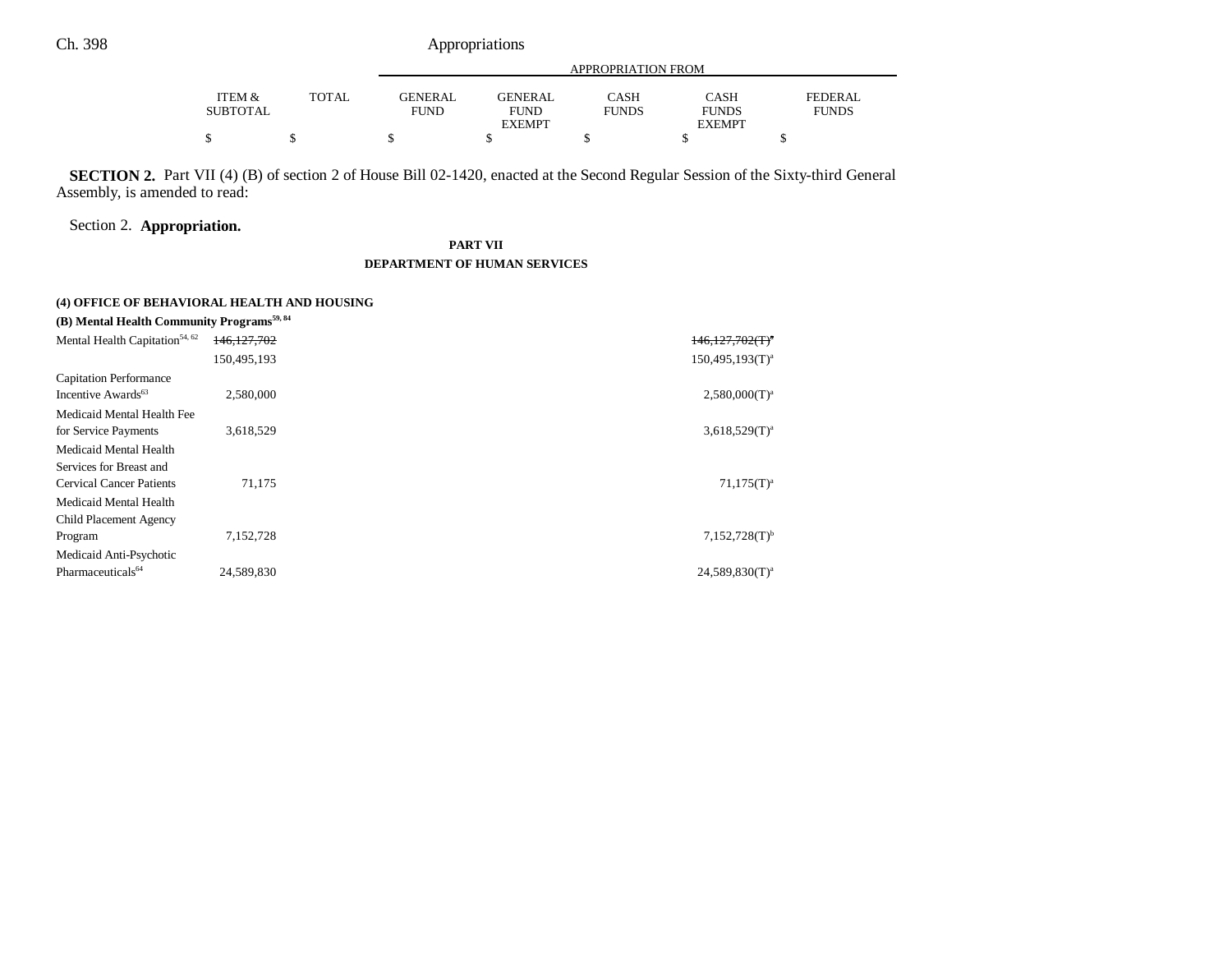| Services for Target Clients <sup>85</sup> | 27,399,346  | 20,164,969  | $2,235,259$ <sup>c</sup>     | $4,999,118$ <sup>d</sup> |
|-------------------------------------------|-------------|-------------|------------------------------|--------------------------|
| Services for Non-Target                   |             |             |                              |                          |
| Clients                                   | 703,762     | 703,762     |                              |                          |
| Goebel Lawsuit Settlement <sup>86,</sup>  |             |             |                              |                          |
| 87                                        | 18,313,230  | 9,316,678   | $8,996,552$ (T) <sup>e</sup> |                          |
|                                           | 19,735,305  | 6,785,215   | $12,950,090(T)$ <sup>e</sup> |                          |
|                                           |             | $(2.0$ FTE) |                              |                          |
| <b>Assertive Community</b>                |             |             |                              |                          |
| <b>Treatment Programs</b>                 | 1,225,736   | 612,868     | $612,868(L)$ <sup>f</sup>    |                          |
| Alternatives to Inpatient                 |             |             |                              |                          |
| Hospitalization for Not Less              |             |             |                              |                          |
| than Twenty-four Full-time                |             |             |                              |                          |
| Placements for Six Months <sup>88</sup>   | 877,500     | 877,500     |                              |                          |
|                                           | 232,659,538 |             |                              |                          |
|                                           | 238,449,104 |             |                              |                          |

<sup>a</sup> These amounts shall be from Medicaid funds appropriated to the Department of Health Care Policy and Financing.

<sup>b</sup> This amount is shown for informational purposes only and reflects total estimated expenditures which originate as 50 percent General Fund appropriated to the Division of Child Welfare in the Department of Human Services and 50 percent federal funds transferred from the Department of Health Care Policy and Financing.

c Of this amount, \$1,688,201(T) shall be from the Division of Vocational Rehabilitation and \$547,058(L) shall be from local matching funds to provide a 33 percent match for General Fund appropriations for purchase of pharmaceuticals.

d Of this amount, it is estimated that \$4,577,373 shall be from the Mental Health Services Block Grant and \$421,745 shall be from the Homeless Prevention Block Grant.

<sup>e</sup> Of this amount, \$161,909 shall be from the Division of Vocational Rehabilitation and <del>\$8,834,643</del> \$12,788,181 is shown for informational purposes only and reflects the portion of the Mental Health Capitation line item estimated to be used for services to the Goebel plaintiff class.

f This amount shall be from local matching funds.

367,210,736

Ch. 398 Appropriations